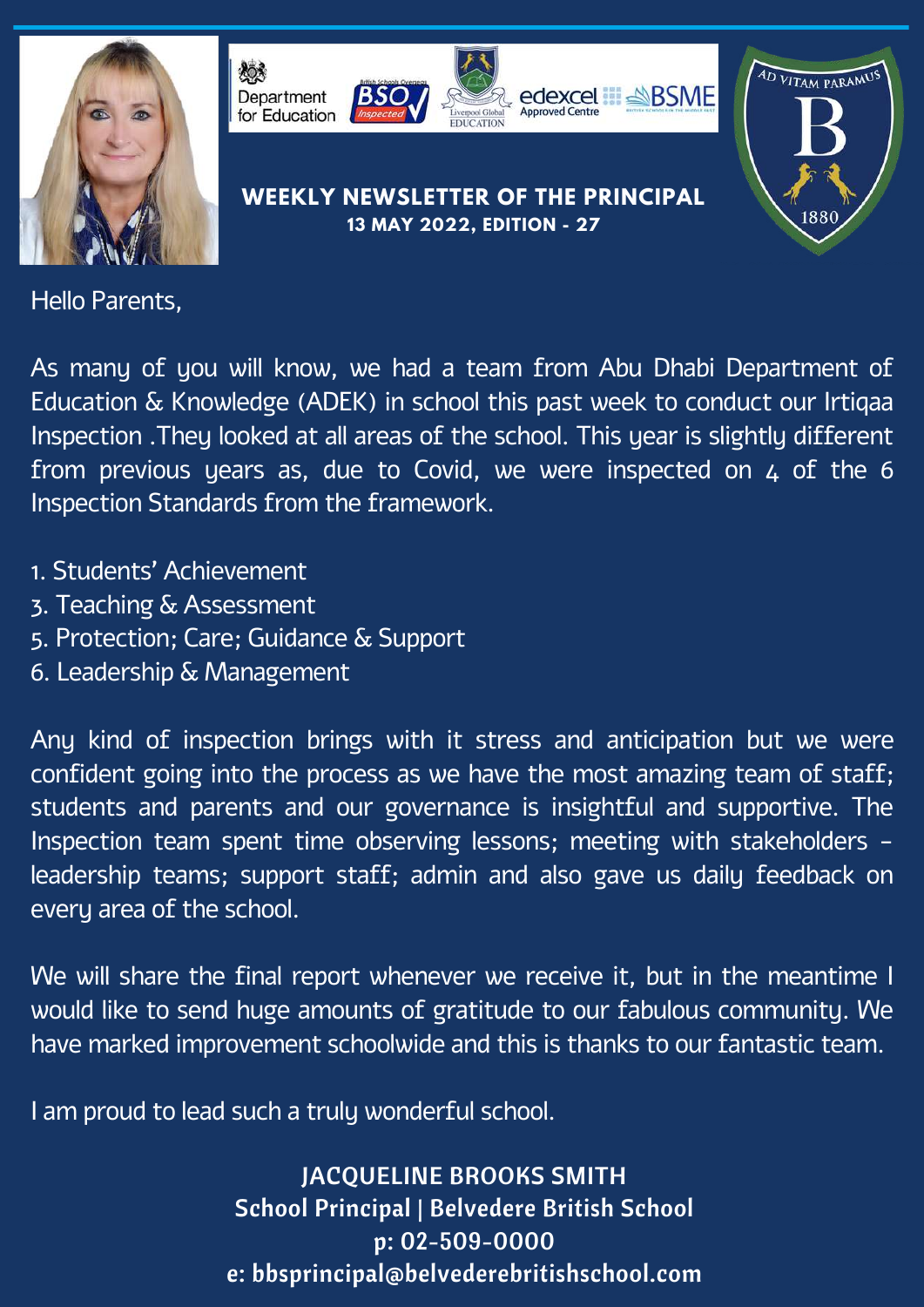

## **WEEKLY NEWSLETTER OF THE PRINCIPAL 13 MAY 2022, EDITION - 27**





| A de condentrado francés como<br><b>Wind</b><br>A.L. Miller collection<br>A.L. MITSUITE<br>÷<br>1 m - cashelled<br>4.6 (40)<br>×<br>A.A. clarified<br>۰<br>4-5 14094<br>٠<br>٠<br>4.4 percentage<br>۰<br><b>COLLECTION</b><br><br>٠<br>(1.9 - Elevatinda Con<br>$\sim$<br>194,100000<br>×<br>--<br>ı.<br>14-6 - Delegations<br>۰<br><br>ALL ANTIALINE CAMERA<br>$\overline{\phantom{a}}$<br>14-5 - Faculture managers<br>- 16<br>٠<br>m<br>14 a will construct<br>┅<br>The Latitude Corp.<br><b>Harry</b><br>THE R. P. LEWIS CO., LANSING MICH.<br>844 | I distant entertainment of a set<br>oτ |  |  |     |
|--------------------------------------------------------------------------------------------------------------------------------------------------------------------------------------------------------------------------------------------------------------------------------------------------------------------------------------------------------------------------------------------------------------------------------------------------------------------------------------------------------------------------------------------------------|----------------------------------------|--|--|-----|
|                                                                                                                                                                                                                                                                                                                                                                                                                                                                                                                                                        |                                        |  |  |     |
|                                                                                                                                                                                                                                                                                                                                                                                                                                                                                                                                                        |                                        |  |  |     |
|                                                                                                                                                                                                                                                                                                                                                                                                                                                                                                                                                        |                                        |  |  |     |
|                                                                                                                                                                                                                                                                                                                                                                                                                                                                                                                                                        |                                        |  |  |     |
|                                                                                                                                                                                                                                                                                                                                                                                                                                                                                                                                                        |                                        |  |  |     |
|                                                                                                                                                                                                                                                                                                                                                                                                                                                                                                                                                        |                                        |  |  |     |
|                                                                                                                                                                                                                                                                                                                                                                                                                                                                                                                                                        |                                        |  |  |     |
|                                                                                                                                                                                                                                                                                                                                                                                                                                                                                                                                                        |                                        |  |  |     |
|                                                                                                                                                                                                                                                                                                                                                                                                                                                                                                                                                        |                                        |  |  |     |
|                                                                                                                                                                                                                                                                                                                                                                                                                                                                                                                                                        |                                        |  |  |     |
|                                                                                                                                                                                                                                                                                                                                                                                                                                                                                                                                                        |                                        |  |  |     |
|                                                                                                                                                                                                                                                                                                                                                                                                                                                                                                                                                        |                                        |  |  |     |
|                                                                                                                                                                                                                                                                                                                                                                                                                                                                                                                                                        |                                        |  |  |     |
|                                                                                                                                                                                                                                                                                                                                                                                                                                                                                                                                                        |                                        |  |  |     |
|                                                                                                                                                                                                                                                                                                                                                                                                                                                                                                                                                        |                                        |  |  |     |
|                                                                                                                                                                                                                                                                                                                                                                                                                                                                                                                                                        |                                        |  |  |     |
|                                                                                                                                                                                                                                                                                                                                                                                                                                                                                                                                                        |                                        |  |  |     |
| EX L - MARIEVINE                                                                                                                                                                                                                                                                                                                                                                                                                                                                                                                                       |                                        |  |  |     |
| -59<br><b>CALL MATERIAL</b>                                                                                                                                                                                                                                                                                                                                                                                                                                                                                                                            |                                        |  |  |     |
| .<br>$\overline{a}$<br>. .<br>CHAIN CO                                                                                                                                                                                                                                                                                                                                                                                                                                                                                                                 |                                        |  |  | $-$ |





## Congratulations on the fantastic results in ABT